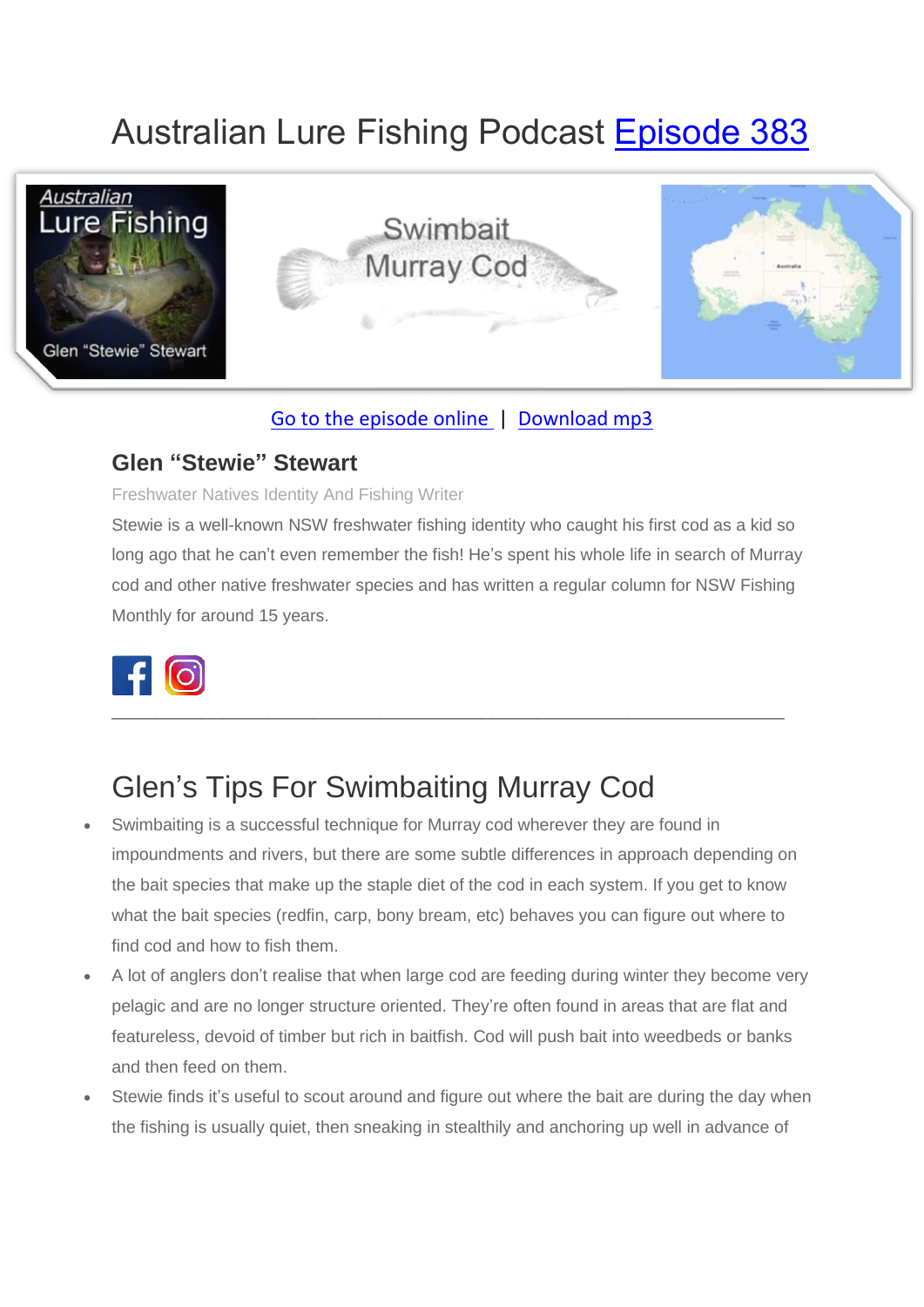prime-time for fishing (dawn and dusk). However, he notes that bait move and can sometimes be found in different places as day turns to night.

- Stealth is super important when cod fishing, especially on hard-fished waters. Do everything you can to reduce noise in your boat, sneak into your fishing spot on electric motor well ahead of time and then anchor or tie off to a tree.
- There are plenty of situations where it pays to get out of the boat and walk the bank in order to get to the fish without spooking them. Cod use their regular feeding places on a consistent basis and are often in such shallow water and so close to the shore that a boat will invariably spook them.
- The prime swimbait opportunities are an hour before dawn until an hour after as well as an hour before and after dusk. They can be caught through the night on swimbaits but during the day will often retreat back to rest up in snags and are better targeted on a big plastic, a large crankbait or other lure style at these times.
- Glen likes the front edge of a big high-pressure system when the barometer is rising before it gets stable. This often brings windy conditions, but he's fine with that for cod fishing.

### Stewies Swimbait Fishing Tackle

It's important to be able to cover water for this style of fishing, even though you may be anchored up or tied to a tree. An 8ft or longer swimbait rod is a good choice, Glen uses an Edge Black Widow Swimbait rod rated at ½ oz to 8 oz casting weight, coupled with a 300- 400 size Shimano Calcutta or Tranx loaded with 50lb Toray Superstrong braid and 50-60 lb Toray Power Game Fluorocarbon leader. He finds that this braid and fluorocarbon combination has more stretch than most, which can save lures being broken off during casting.

## Stewies Big Swimbait Selection For Cod

• An 8" Castaic BD Shad is an excellent lure, although no longer in production. It's an 8", 4 piece lure with a fibrous tail that does a good job of holding scent and has the perfect shadshaped body for cod fishing. Other large profile, multi-jointed, slow sinking soft plastic lures may also fill this gap if you don't have any BD Shads. A good strategy is to fish these at those times when cod are pelagic and are herding and smashing bait in pretty open water. Let the boat drift quietly and make super long casts ahead of the drift. Watch what the bait species are doing and be sure to mimic them. If the bait is well up off the bottom, your lure needs to be up at the same level. Fishing your lure beneath a pelagic Murry cod will rarely get a bite.